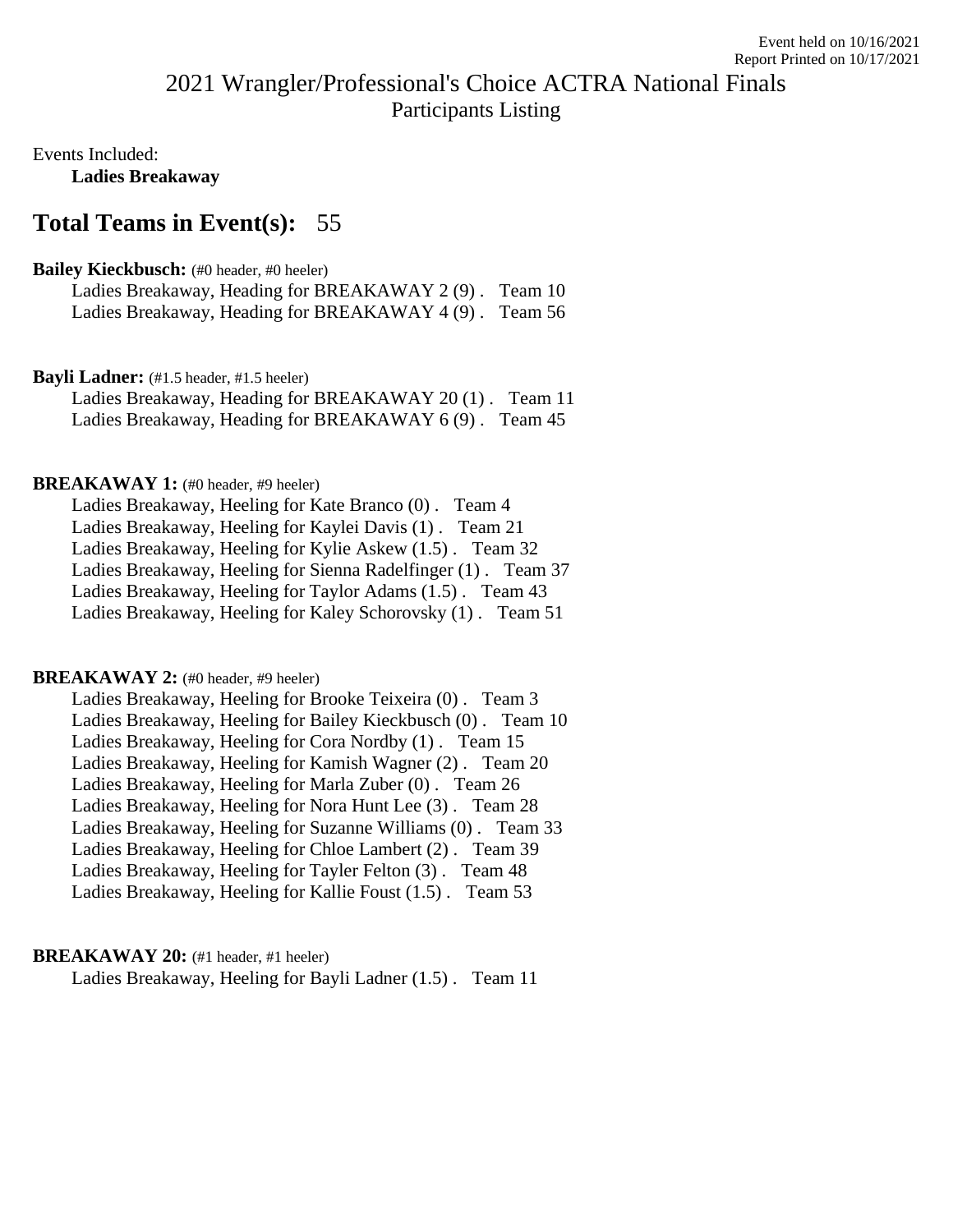#### **BREAKAWAY 3:** (#0 header, #9 heeler)

Ladies Breakaway, Heeling for Casera Silva (1) . Team 7 Ladies Breakaway, Heeling for Kallie Foust (1.5) . Team 18 Ladies Breakaway, Heeling for Rikki Perezchica (2.5) . Team 29 Ladies Breakaway, Heeling for Kate Branco (0) . Team 36

#### **BREAKAWAY 4:** (#0 header, #9 heeler)

Ladies Breakaway, Heeling for Cora Nordby (1) . Team 2 Ladies Breakaway, Heeling for Rikki Perezchica (2.5) . Team 6 Ladies Breakaway, Heeling for Grace Felton (1.5) . Team 12 Ladies Breakaway, Heeling for Brooke Teixeira (0) . Team 16 Ladies Breakaway, Heeling for Tayler Felton (3) . Team 23 Ladies Breakaway, Heeling for Marla Zuber (0) . Team 31 Ladies Breakaway, Heeling for Nik Tsosie (0) . Team 38 Ladies Breakaway, Heeling for Kamish Wagner (2) . Team 44 Ladies Breakaway, Heeling for Bailey Kieckbusch (0) . Team 56

#### **BREAKAWAY 5:** (#0 header, #9 heeler)

| Ladies Breakaway, Heeling for Hannah Snodgrass (0). Team 9 |         |
|------------------------------------------------------------|---------|
| Ladies Breakaway, Heeling for Kaley Schorovsky (1).        | Team 19 |
| Ladies Breakaway, Heeling for Machele Howard (2). Team 30  |         |
| Ladies Breakaway, Heeling for Samantha Kerns (2). Team 40  |         |
| Ladies Breakaway, Heeling for Kaycie Ahlstrom (2). Team 46 |         |
| Ladies Breakaway, Heeling for Marti Anderson (3). Team 50  |         |
| Ladies Breakaway, Heeling for Loralee McKoen (3). Team 52  |         |
|                                                            |         |

### **BREAKAWAY 6:** (#0 header, #9 heeler)

Ladies Breakaway, Heeling for Jillian Murray (0) . Team 1 Ladies Breakaway, Heeling for Samantha Kerns (2) . Team 5 Ladies Breakaway, Heeling for Sydney Mayer (1.5) . Team 13 Ladies Breakaway, Heeling for Loralee McKoen (3) . Team 24 Ladies Breakaway, Heeling for Kalia Medeiros (2) . Team 35 Ladies Breakaway, Heeling for Bayli Ladner (1.5) . Team 45

#### **BREAKAWAY 7:** (#0 header, #9 heeler)

Ladies Breakaway, Heeling for Chloe Lambert (2) . Team 8 Ladies Breakaway, Heeling for Taylor Adams (1.5) . Team 17 Ladies Breakaway, Heeling for Sienna Radelfinger (1) . Team 27 Ladies Breakaway, Heeling for Kalia Medeiros (2) . Team 41 Ladies Breakaway, Heeling for Sydney Mayer (1.5) . Team 54 Ladies Breakaway, Heeling for Nik Tsosie (0). Team 55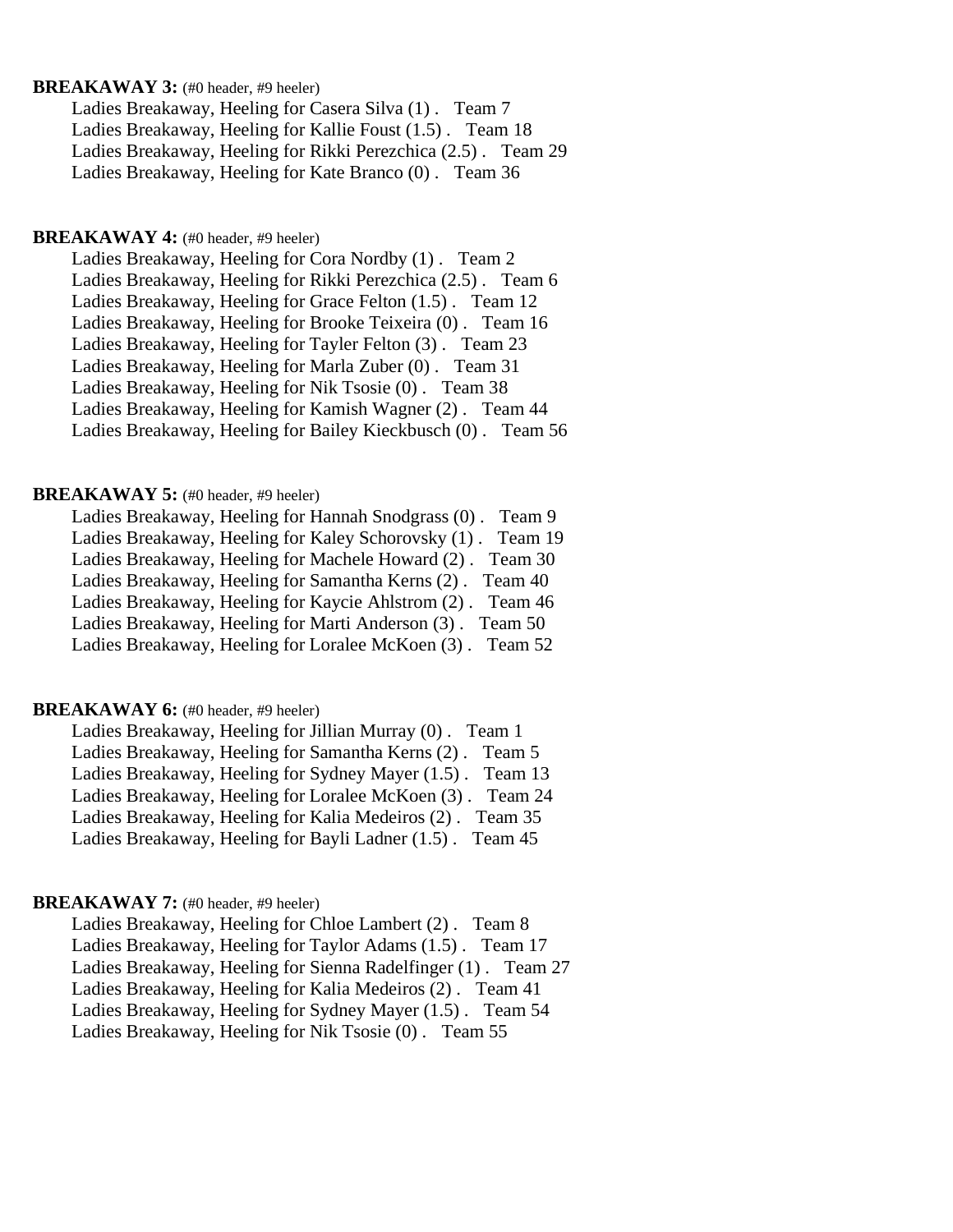# **BREAKAWAY 8:** (#0 header, #9 heeler) Ladies Breakaway, Heeling for Machele Howard (2) . Team 14 Ladies Breakaway, Heeling for Suzanne Williams (0) . Team 25 Ladies Breakaway, Heeling for Sadie Fitzgerald (1.5) . Team 34 Ladies Breakaway, Heeling for Casera Silva (1) . Team 42 Ladies Breakaway, Heeling for Grace Felton (1.5) . Team 47 Ladies Breakaway, Heeling for Hannah Snodgrass (0) . Team 57 **Brooke Teixeira:** (#0 header, #0 heeler) Ladies Breakaway, Heading for BREAKAWAY 2 (9) . Team 3 Ladies Breakaway, Heading for BREAKAWAY 4 (9) . Team 16 **Casera Silva:** (#1 header, #1 heeler) Ladies Breakaway, Heading for BREAKAWAY 3 (9) . Team 7 Ladies Breakaway, Heading for BREAKAWAY 8 (9) . Team 42 **Chloe Lambert:** (#2 header, #2 heeler) Ladies Breakaway, Heading for BREAKAWAY 7 (9) . Team 8 Ladies Breakaway, Heading for BREAKAWAY 2 (9) . Team 39 Cora Nordby: (#1 header, #1 heeler) Ladies Breakaway, Heading for BREAKAWAY 4 (9) . Team 2 Ladies Breakaway, Heading for BREAKAWAY 2 (9) . Team 15 Grace Felton: (#1.5 header, #1.5 heeler) Ladies Breakaway, Heading for BREAKAWAY 4 (9) . Team 12 Ladies Breakaway, Heading for BREAKAWAY 8 (9) . Team 47 **Hannah Snodgrass:** (#0 header, #0 heeler) Ladies Breakaway, Heading for BREAKAWAY 5 (9) . Team 9 Ladies Breakaway, Heading for BREAKAWAY 8 (9) . Team 57 **Jillian Murray:** (#0 header, #2 heeler) Ladies Breakaway, Heading for BREAKAWAY 6 (9) . Team 1 **Kaley Schorovsky:** (#1 header, #1 heeler) Ladies Breakaway, Heading for BREAKAWAY 5 (9) . Team 19 Ladies Breakaway, Heading for BREAKAWAY 1 (9) . Team 51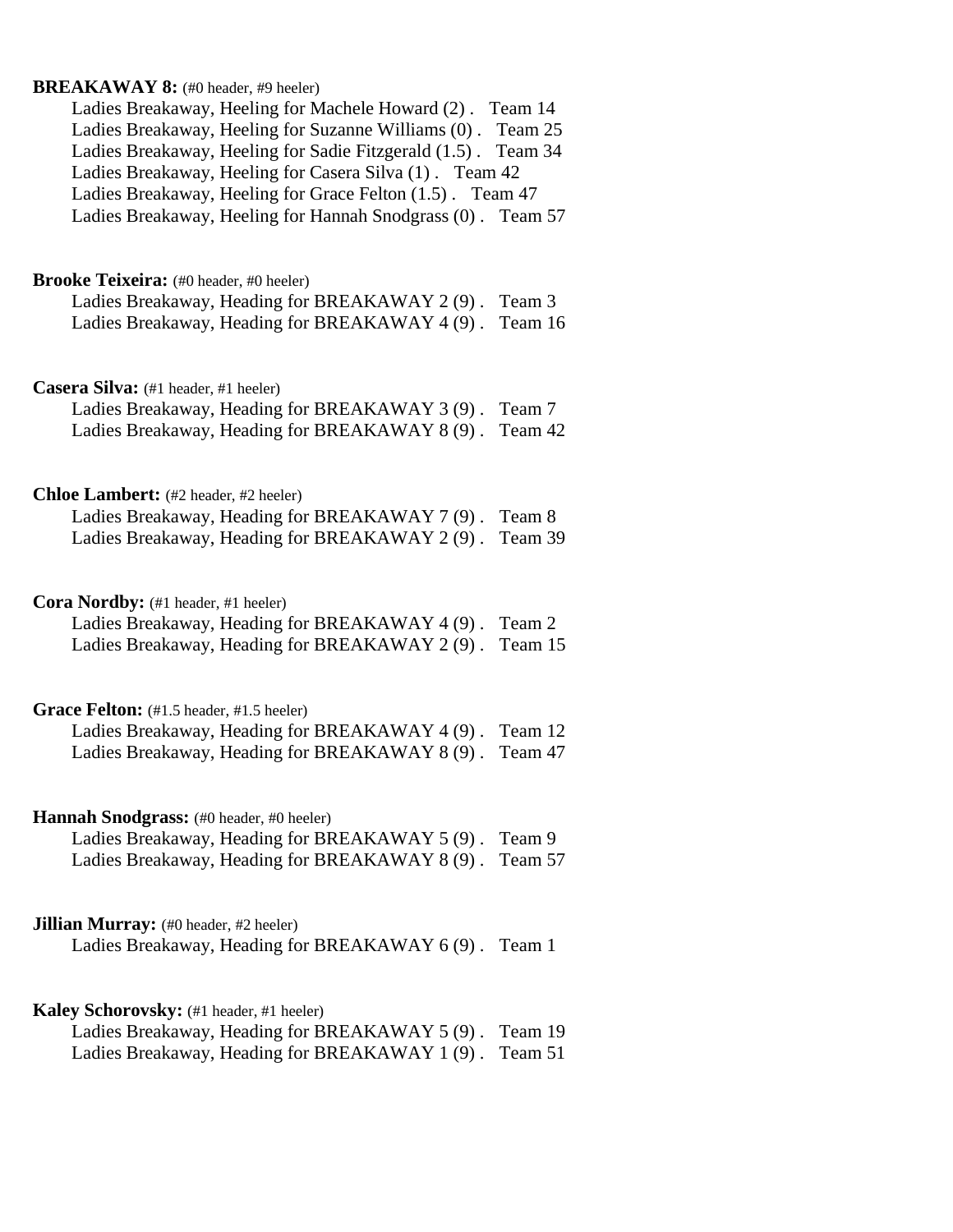| Kalia Medeiros: (#2 header, #1.5 heeler)               |         |
|--------------------------------------------------------|---------|
| Ladies Breakaway, Heading for BREAKAWAY 6(9). Team 35  |         |
| Ladies Breakaway, Heading for BREAKAWAY 7 (9). Team 41 |         |
|                                                        |         |
| <b>Kallie Foust:</b> (#1.5 header, #1.5 heeler)        |         |
| Ladies Breakaway, Heading for BREAKAWAY 3 (9).         | Team 18 |
| Ladies Breakaway, Heading for BREAKAWAY 2 (9).         | Team 53 |
| <b>Kamish Wagner:</b> (#2 header, #2 heeler)           |         |
| Ladies Breakaway, Heading for BREAKAWAY 2 (9).         | Team 20 |
| Ladies Breakaway, Heading for BREAKAWAY 4 (9). Team 44 |         |
| <b>Kate Branco:</b> (#0 header, #0 heeler)             |         |
| Ladies Breakaway, Heading for BREAKAWAY 1 (9).         | Team 4  |
| Ladies Breakaway, Heading for BREAKAWAY 3 (9).         | Team 36 |
| Kaycie Ahlstrom: (#2 header, #1.5 heeler)              |         |
| Ladies Breakaway, Heading for BREAKAWAY 5 (9). Team 46 |         |
| Kaylei Davis: (#1 header, #1 heeler)                   |         |
| Ladies Breakaway, Heading for BREAKAWAY 1 (9). Team 21 |         |
| Kylie Askew: (#1.5 header, #1.5 heeler)                |         |
| Ladies Breakaway, Heading for BREAKAWAY 1 (9). Team 32 |         |
| <b>Loralee McKoen:</b> (#3 header, #2 heeler)          |         |
| Ladies Breakaway, Heading for BREAKAWAY 6 (9).         | Team 24 |
| Ladies Breakaway, Heading for BREAKAWAY 5 (9).         | Team 52 |
| Machele Howard: (#2 header, #2 heeler)                 |         |
| Ladies Breakaway, Heading for BREAKAWAY 8(9).          | Team 14 |
| Ladies Breakaway, Heading for BREAKAWAY 5 (9).         | Team 30 |
| <b>Marla Zuber:</b> (#0 header, #0 heeler)             |         |
| Ladies Breakaway, Heading for BREAKAWAY 2 (9).         | Team 26 |
| Ladies Breakaway, Heading for BREAKAWAY 4 (9).         | Team 31 |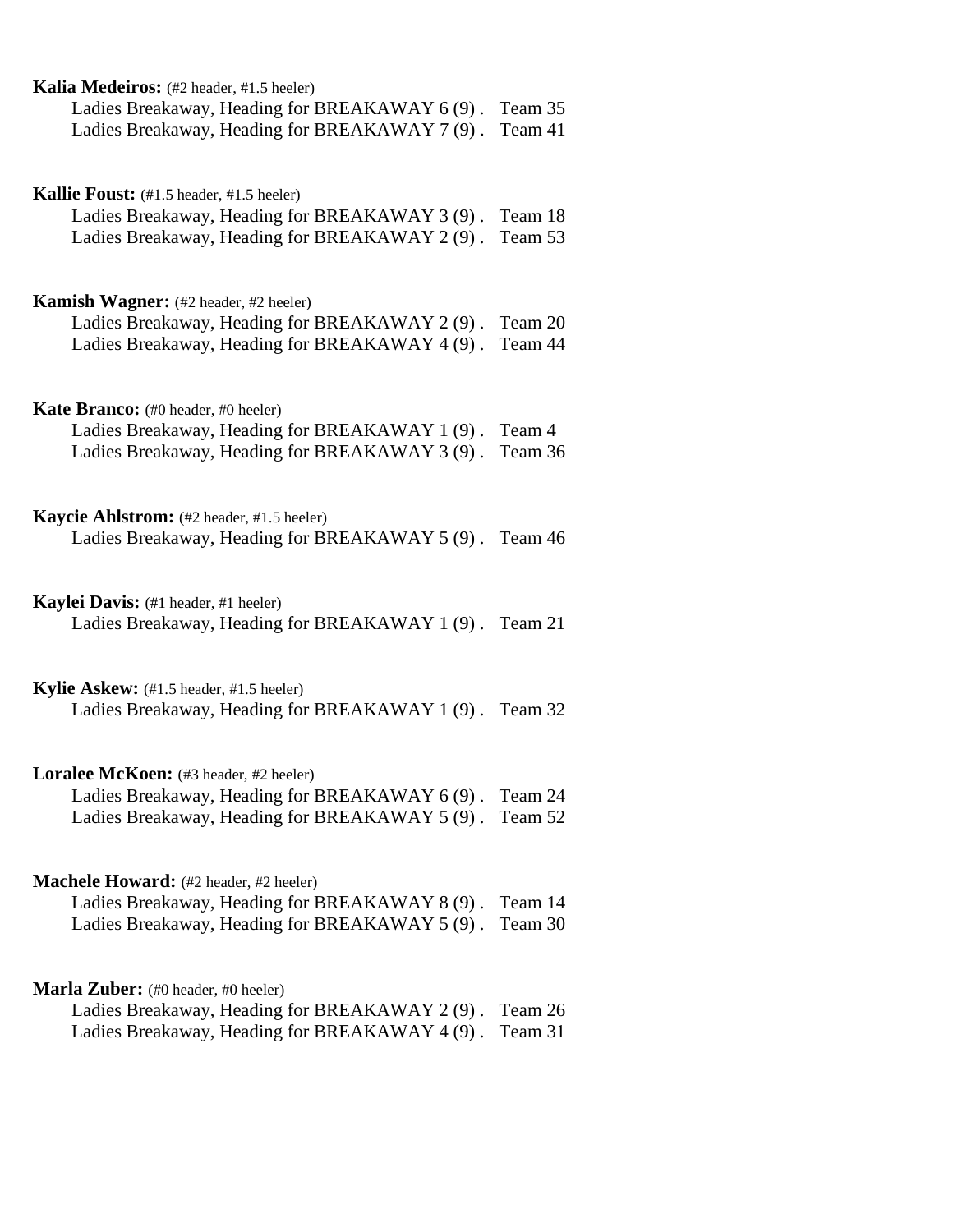| Marti Anderson: (#3 header, #2 heeler)<br>Ladies Breakaway, Heading for BREAKAWAY 5 (9). Team 50                                                                       |                    |
|------------------------------------------------------------------------------------------------------------------------------------------------------------------------|--------------------|
| Nik Tsosie: (#0 header, #0 heeler)<br>Ladies Breakaway, Heading for BREAKAWAY 4 (9).<br>Ladies Breakaway, Heading for BREAKAWAY 7 (9). Team 55                         | Team 38            |
| Nora Hunt Lee: (#3 header, #2 heeler)<br>Ladies Breakaway, Heading for BREAKAWAY 2(9). Team 28                                                                         |                    |
| <b>Rikki Perezchica:</b> (#2.5 header, #3 heeler)<br>Ladies Breakaway, Heading for BREAKAWAY 4 (9). Team 6<br>Ladies Breakaway, Heading for BREAKAWAY 3 (9). Team 29   |                    |
| Sadie Fitzgerald: (#1.5 header, #1.5 heeler)<br>Ladies Breakaway, Heading for BREAKAWAY 8 (9). Team 34                                                                 |                    |
| <b>Samantha Kerns:</b> (#2 header, #2 heeler)<br>Ladies Breakaway, Heading for BREAKAWAY 6 (9). Team 5<br>Ladies Breakaway, Heading for BREAKAWAY 5 (9).               | Team 40            |
| Sienna Radelfinger: (#1 header, #0 heeler)<br>Ladies Breakaway, Heading for BREAKAWAY 7 (9). Team 27<br>Ladies Breakaway, Heading for BREAKAWAY 1(9). Team 37          |                    |
| Suzanne Williams: (#0 header, #3 heeler)<br>Ladies Breakaway, Heading for BREAKAWAY 8 (9).<br>Ladies Breakaway, Heading for BREAKAWAY 2 (9).                           | Team 25<br>Team 33 |
| <b>Sydney Mayer:</b> $(\#1.5 \text{ header}, \#1.5 \text{ header})$<br>Ladies Breakaway, Heading for BREAKAWAY 6(9).<br>Ladies Breakaway, Heading for BREAKAWAY 7 (9). | Team 13<br>Team 54 |
| <b>Tayler Felton:</b> (#3 header, #2 heeler)<br>Ladies Breakaway, Heading for BREAKAWAY 4 (9).<br>Ladies Breakaway, Heading for BREAKAWAY 2 (9).                       | Team 23<br>Team 48 |